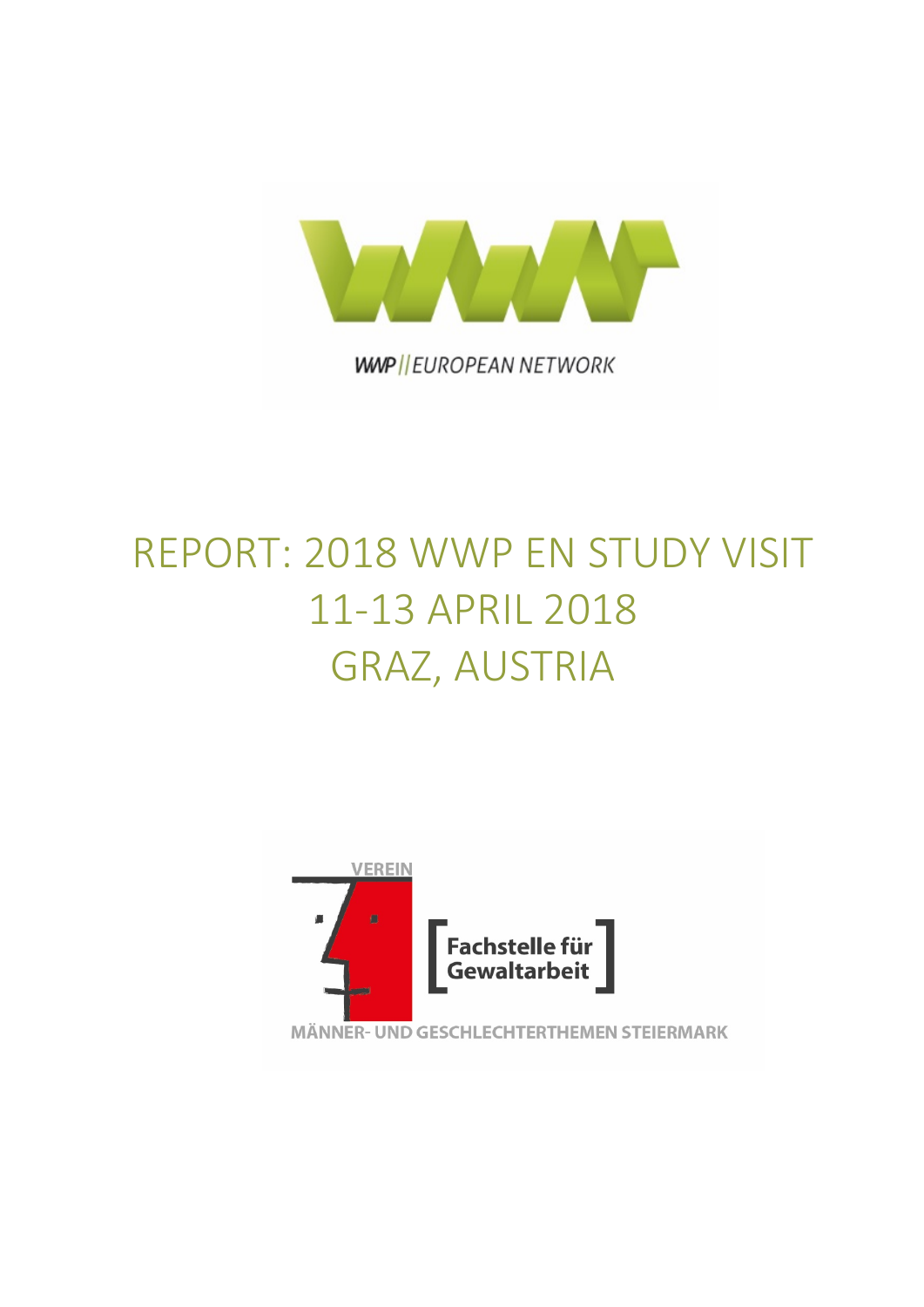



## **Report on the 2018 Study Visit**

## **Hosted by Verein für Männer- und Geschlechterthemen Steiermark**

### **11-13 April 2018 in Graz, Austria,**

#### Participants, Organisers and Involved Organisations

The WWP EN Study Visit 2018 took place in Graz, Austria, on April 11<sup>th</sup>-13<sup>th</sup>. It was hosted by the WWP EN member organisation *Verein für Männer- und Geschlechterthemen Steiermark* ("Association for Men's and Gender Issues Styria", AMGI).



The following colleagues took part in the study visit:

- **Dean Ajdukovic**, Society for Psychological Assistance (SPA), Croatia
- **Tim Dalton**, The Jenkins Centre (FreeVA), UK
- **Giorgi Grigolia**, Anti Violence Network of Georgia, Georgia
- Valeriy Khoudoyash, Crisis Center "HOPE", Russia
- **Gregor Lapajne**, Association for nonviolent communication, Slovenia
- **Lina Piskernik**, WAVE, Austria
- **Anastasia Savva**, Association for the Prevention and Handling of Violence in the Family, Cyprus
- **Bledar Zeneli**, Counseling Line for Men and Boys, Albania

The organisation team in Graz consisted of Christian Scambor, Annemarie Siegl, Alexander Bernhard, Stefan Pawlata and Elli Scambor.

Dietlind Schröder from the WWP-office was supporting the organisation team and Anna McKenzie, the WWP EN Communication Manager joined as a participating staff member.

Marina Sorgo, Barbara Jauk, Susanne Pekler and Michaela Gosch, with their respective teams, supported the excursions to various organisations in Graz.

The organisation team of AMGI wants to thank all those who helped make the WWP-EN-Study Visit 2018 an interesting and educating event!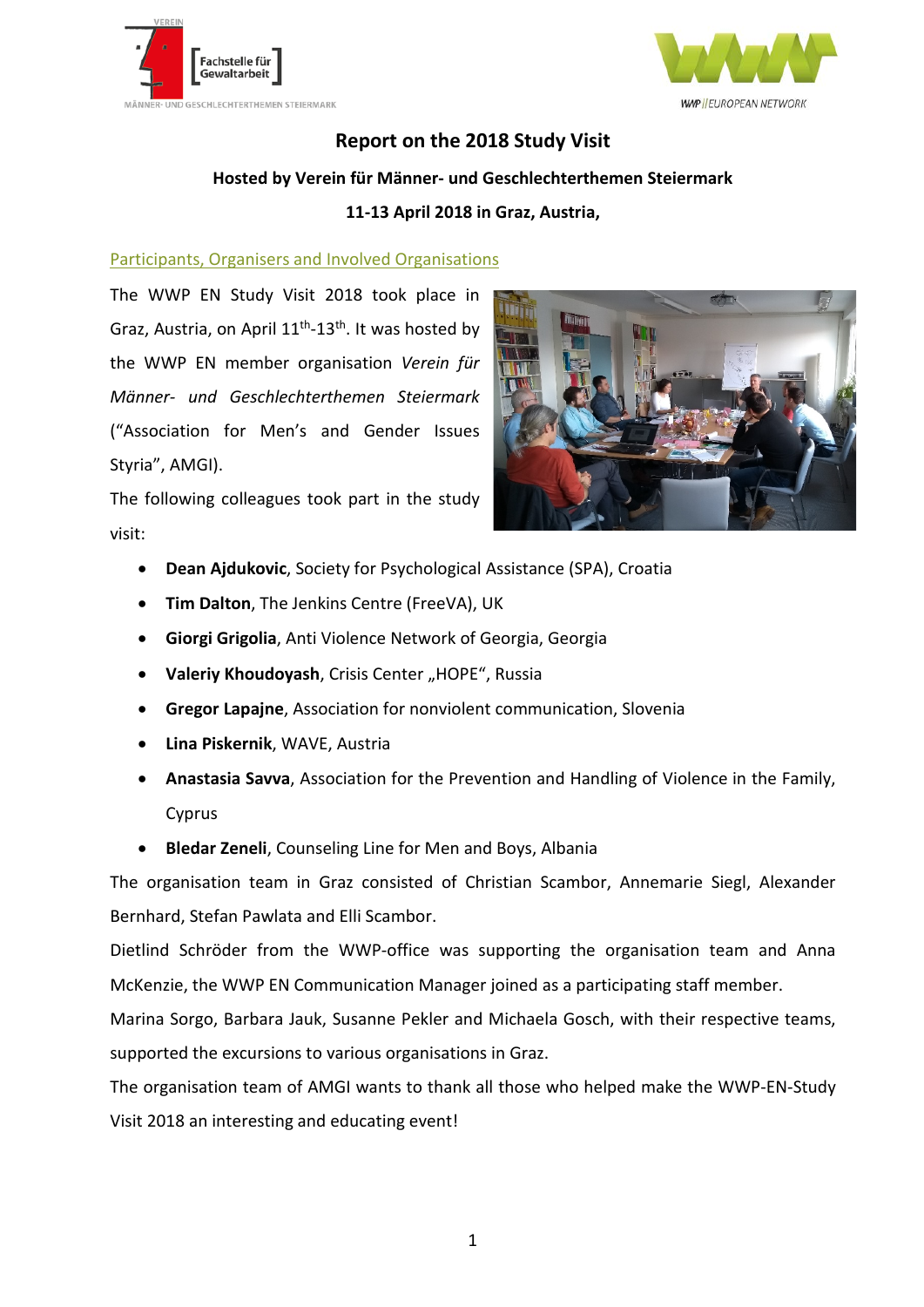



In this year's study visit, the focus was on a network of co-operating regional organisations that work against domestic violence:

- **Verein für Männer- [und Geschlechterthemen Steiermark](http://www.vmg-steiermark.at/)** (Association for Men's and Gender Issues, Styria; AMGI) works with perpetrators in general, incl. perpetrators of domestic violence;
- **[Gewaltschutzzentrum Steiermark](http://www.gewaltschutzzentrum-steiermark.at/)** (Violence Protection Centre Styria) provides support for victims of domestic violence;
- **[Verein Frauenhäuser Steiermark](http://www.frauenhaeuser.at/)** (Women's Shelters Styria) manages two shelters for women and their kids;
- **Verein [Neustart](https://www.neustart.at/at/de/unsere_kontakte/steiermark/)** (formerly the Association for Probation Service and Social Work) operates throughout Austria, providing work with perpetrators within the court system.

#### The Austrian Legal Framework



As part of the study visit, the organisation team explained and discussed the legal framework in Austria, concerning domestic violence. The *Austrian Federal Act on Protection against Domestic Violence* goes back to 1997 and includes protection of victims by the police, by civil law, measures under criminal law and victims' rights. The Violence Intervention Centre in Vienna has published an overview in various languages: [https://www.interventionsstelle](https://www.interventionsstelle-wien.at/gewaltschutzbroschuere)[wien.at/gewaltschutzbroschuere.](https://www.interventionsstelle-wien.at/gewaltschutzbroschuere)

One of the core elements of the Act on Protection against Domestic Violence is the *barring order* ([1](#page-2-0))<sup>1</sup> according to the *Security Police Act*. In case of domestic violence, the police will evict the perpetrator from the house or flat, and the victims can remain. The barring order is valid for two weeks; victims can apply for a prolongation at the district court. In case of a barring order, the police have to send various information (e.g. the contact address of the victim) to the regional *Violence Protection Centre* (2), who pro-actively contact the victim and offer their support (counselling, legal advice, risk assessment etc.) (3). In cases in which children are involved, the police also sends data to the *Child Welfare Authority*. (2)

<span id="page-2-0"></span><sup>&</sup>lt;u>.</u> <sup>1</sup> The numbers refer to diagram 1, see below.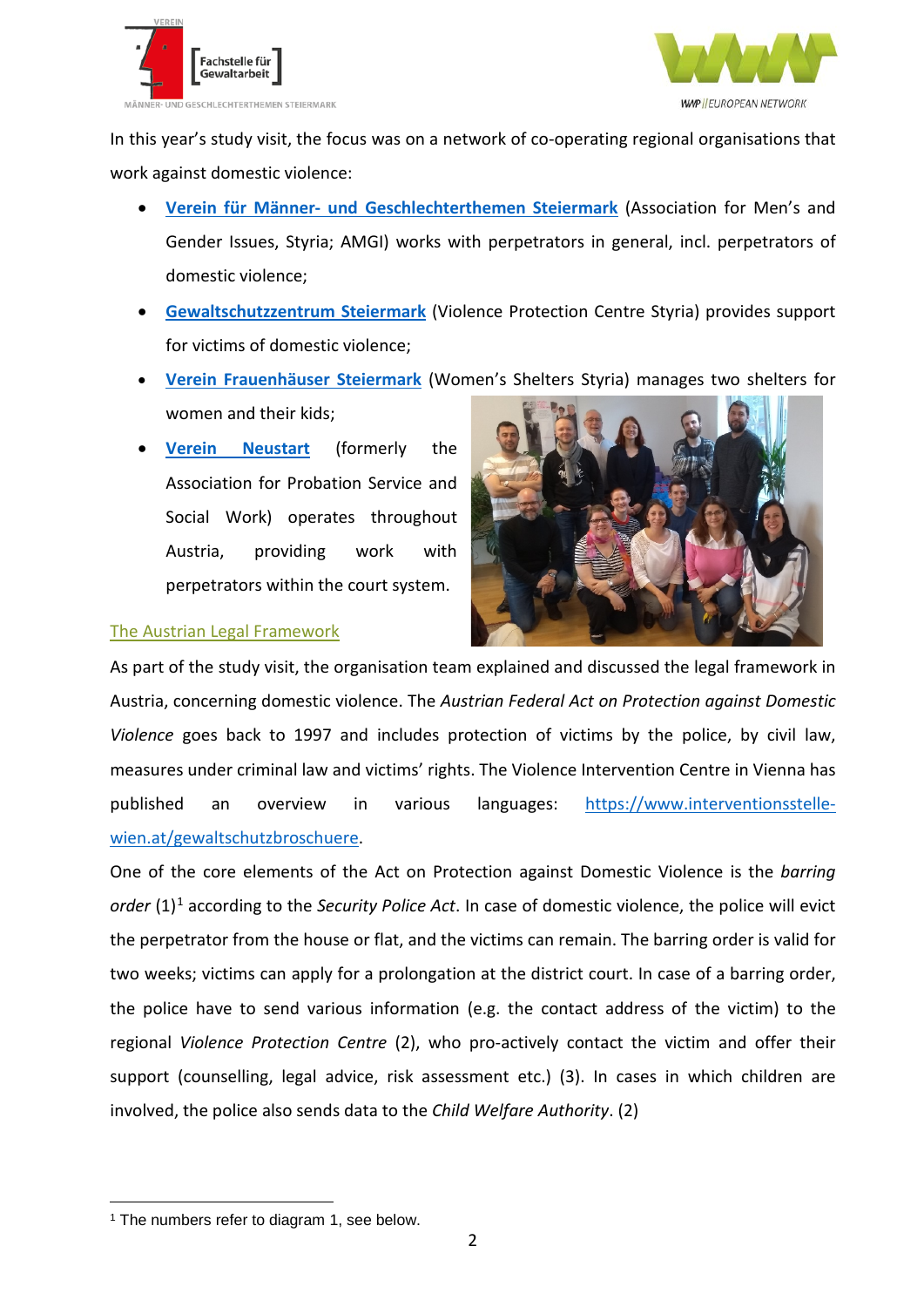



Despite the possibility of a barring order by the police, there are still many situations when women victims and their children decide to go to the *Womens' Shelter*. (9)

Concerning the perpetrators, the police officers can refer them to organisations that provide perpetrator programmes, especially the *Men's Counselling Centre*. This referral is on a voluntary basis. (4)



Apart from the barring order, the victim or the police (e.g. in case of bodily injury) can press charges against the perpetrator (5). In this case, the public prosecutor and the criminal court come into play (6). Public prosecutors may suggest

mediation in penal matters (provided by the organisation *Neustart*) (7), or hand the case to the criminal court. There, the victims are accompanied and supported by victim supporting organisations. In case of a conviction, a perpetrator may get a court order to regularly meet a probation officer, to attend an anti-violence training (provided by *Neustart*) or sometimes to attend psychotherapeutic interventions (provided e.g. by *Men's Counselling Centre*)<sup>[2](#page-3-0)</sup> (8). The latter is also the case if perpetrators have attended training programs or psychotherapy in jail, provided by *Men's Counselling Centre*, and if they are on parole later on, with a court order to continue the intervention at *Men's Counselling Centre.*

#### Regional Cooperation within the Austrian System

As thoroughly discussed during the study visit, the above-mentioned organisation cooperate in many ways. To mention some of the most important forms of cooperation:

- The *Violence Protection Centre* and the *Men's Counselling Centre* coordinate working with the perpetrator and the victim by exchanging information (based on an agreement to allow the exchange of information by both perpetrator and victim). (10)
- A similar cooperation exists between the *Violence Protection Centre* and *Verein Neustart* for perpetrators with a court order to attend an anti-violence training. (11)

<span id="page-3-0"></span> <sup>2</sup> Among other consequences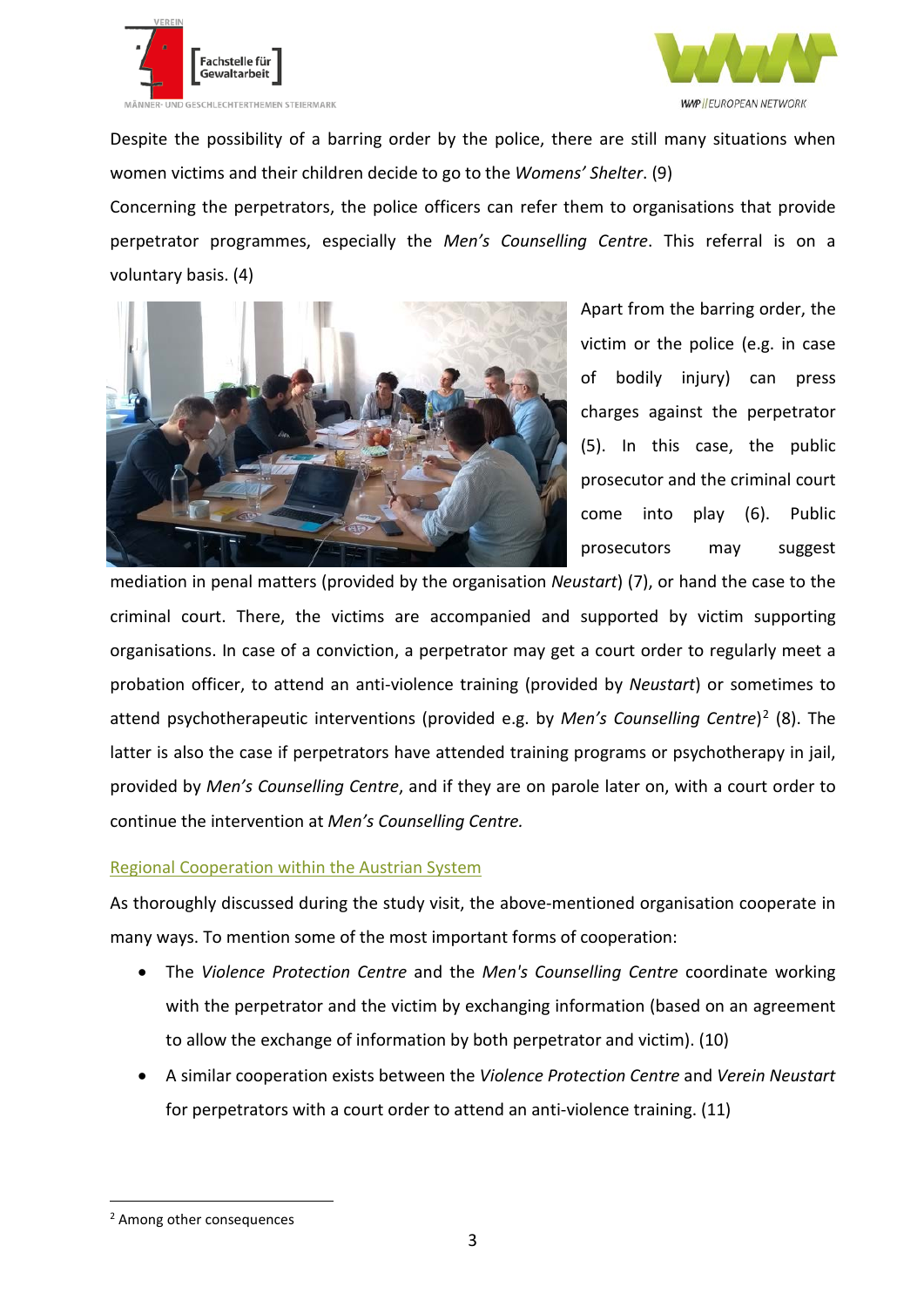



- The *Women's Shelter* and the *Violence Protection Centre* may cooperate in supporting the same victim, e.g. if the victim is living in the shelter and is supported at court by Violence Protection Centre. (12)
- There is a referral of clients between *Verein Neustart* and the *Men's Counselling Centre*, e.g. Neustart may send perpetrators to Men's Counselling Centre for psychotherapy, or the social workers of both organisation exchange information on joint cases, especially outside of the bigger cities, where only one-on-one-settings can be realized. (13)
- The *Men's Counselling Centre* and the *Women's Shelter* provide a couple setting with perpetrator, victim, and a counsellor from each organisation, to accompany separation processes, to develop solutions regarding the couple's children, to work on preconditions if the women wants to return etc. (14)
- The *Women's Shelter* and *Verein Neustart* have started a training program for women in shelters with aggressive or violent behaviour towards their children. (15)

*Diagram 1.* Interventions, institutions/organisations and cooperation in case of domestic violence.



The various ways of cooperation and projects were discussed in the course of the excursions to the organisations, after a presentation of each organisation and their work to tackle domestic violence. Also, the legal situation and the approaches that have emerged on a regional level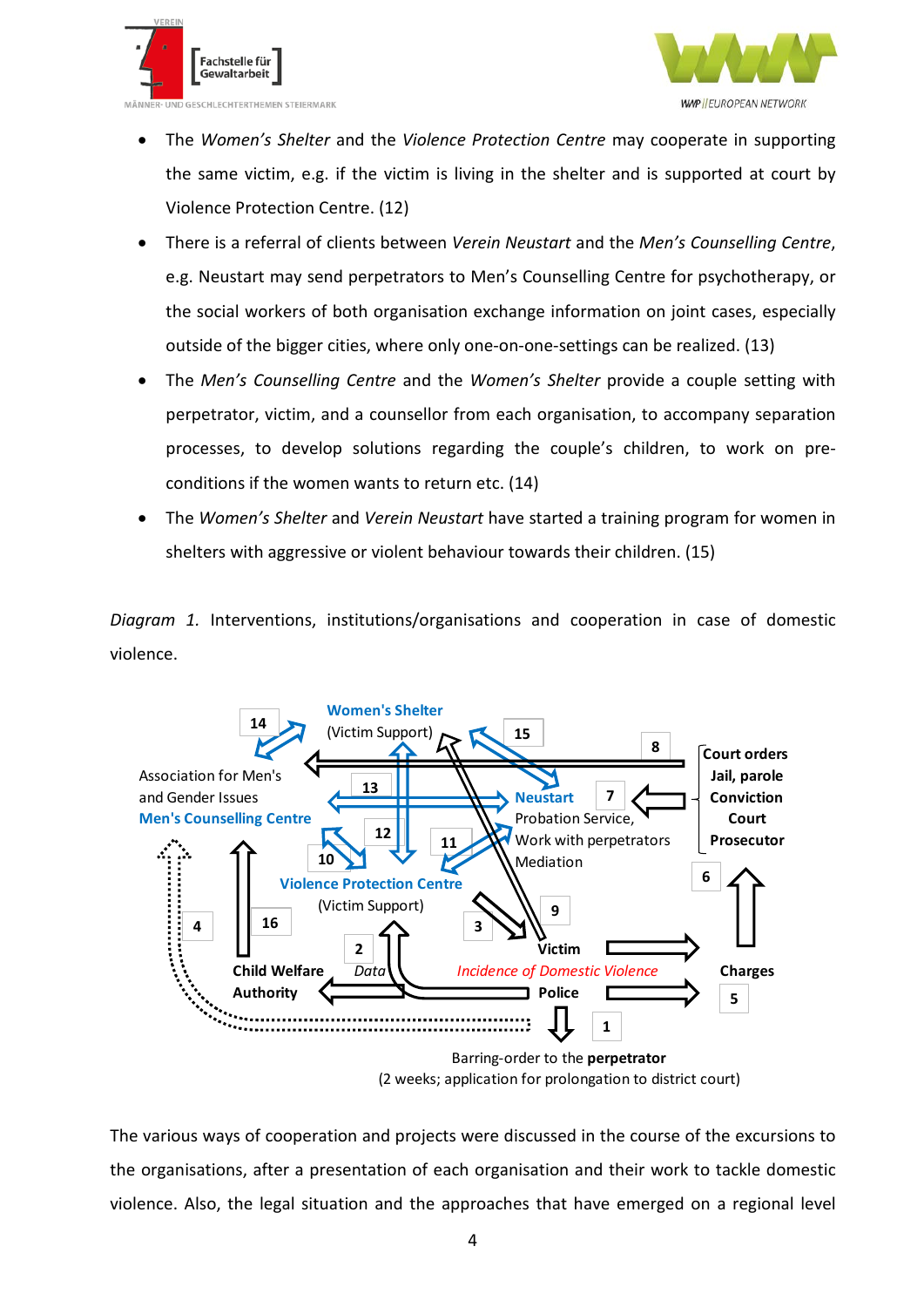



were compared to the respective situations in the participants' regions and countries. It became clear that regional approaches concerning the work with perpetrators and cooperation among institutions and organisations are not easy to compare. Even within one country with the same legal framework, regional implementation may vary. For example in Styria, Neustart is traditionally in charge of many anti-violence training groups, and there are many referrals from the court to these training groups. Consequently, the anti-violence training groups at the Men's Counselling Centre have lower numbers of court-referred clients, and higher number of selfreferred, police-referred and Child Welfare Authority-referred clients (16). The different composition of the groups has implications for the work (e.g. in terms of motivation, which is often more intrinsic with self-referred perpetrators). Regional specifics play a role, as well. In the countryside, it can be much harder to establish training groups, due to a low number of referrals, and one-on-one-settings may be the more practical approach outside of cities.

#### Excursions

The participants and the hosts visited all four organisations: the Women's Shelter on April 11<sup>th</sup>;



Neustart and Men's Counselling Centre/AMGI on April 12<sup>th</sup>. The conference room used during the study visit was at the office of the Violence Protection Centre, and their presentation took place on April 13th.

These excursions were completed by a

presentation at the [Hans-Groß-Criminal-Museum,](https://kriminalmuseum.uni-graz.at/de/gruendung/) University of Graz, on April 12<sup>th</sup>. There, the participants gained insights into historic forensic methods of investigation. The museum was founded 1896 by the legal expert Hans Groß as a collection of teaching materials for the education of students, judges and criminal police officers. The first standardized kit for crime scene investigation was described in a publication by Groß in 1893, and it is part of today's collection at the Criminal Museum.

#### Plenary Sessions

In the plenary sessions, the participants discussed a variety of subjects. Among other contributions, the following topic deserves special attention: